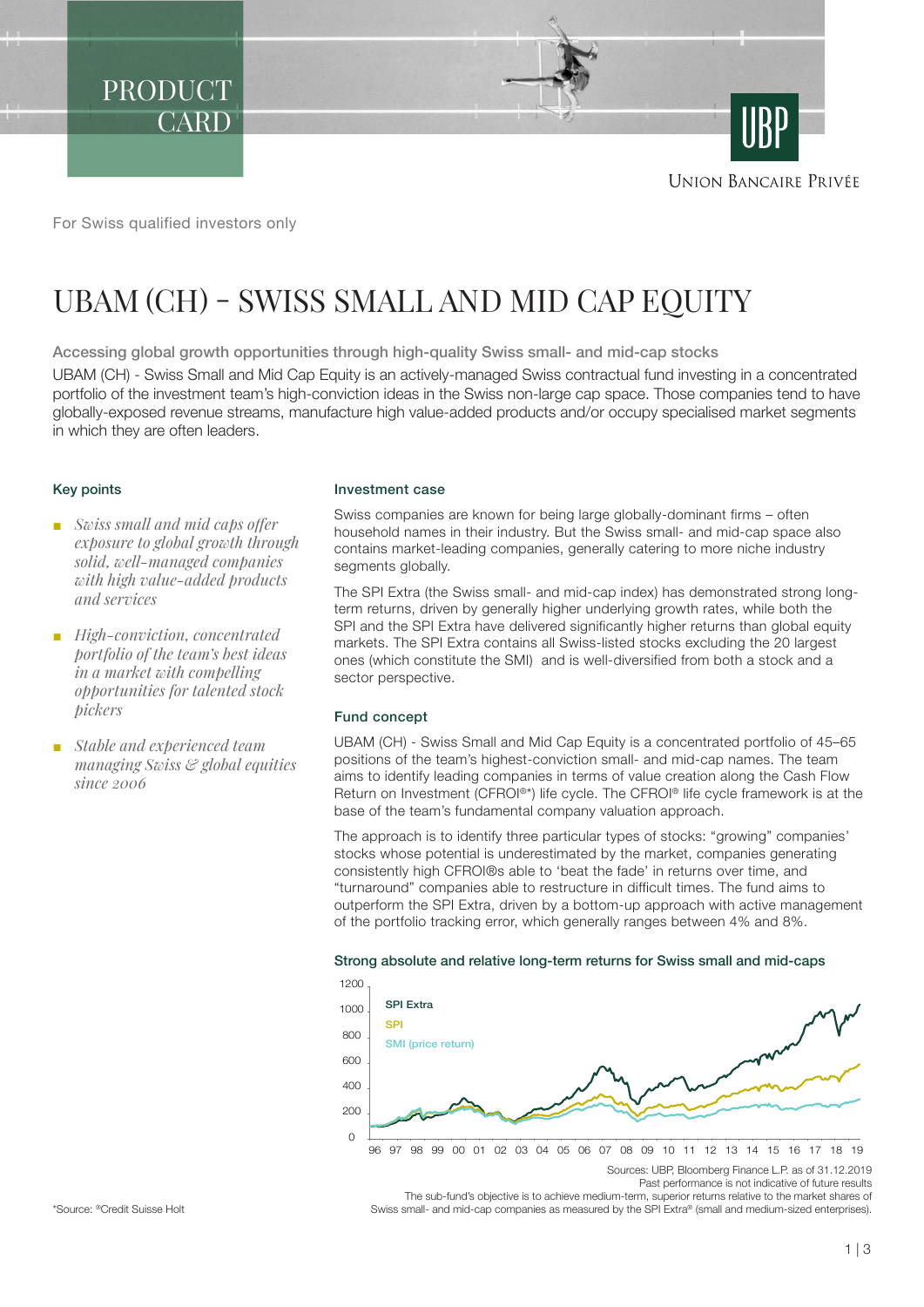## Investment process

- The bottom-up analysis involves detailed fundamental and quantitative research, including ESG criteria, and regular company meetings. The team seeks to identify long-term return potential which is not yet reflected in valuations, by understanding the competitive advantages and management capabilities of each company.
- The top-down perspective gained from meetings with external and internal strategists and macroeconomists allows the team to position the portfolio according to market conditions.
- Portfolio construction is based on the team's assessment of company prospects, catalysts and risks, and contribution to tracking error.
- Risk management takes into account portfolio beta, tracking error and stock intercorrelations.
- Portfolio tracking error is actively managed i.e. the team varies the amount of risk taken according to their view of the market environment and opportunity set.

#### Investment guidelines

- Benchmark: SPI Extra
- Typical number of stocks: 45-65
- Typical cash position: 0–5%

## Investment team

- The team of four dedicated portfolio managers combines over 50 years of experience in financial markets and makes full use of UBP's global research resources of over 40 investment professionals.
- The fund is managed by Eleanor Taylor Jolidon, Co-Head of UBP's Swiss and Global Equity team based in Geneva, and Bettina Baur, senior portfolio manager.

#### General information

| Name <sup>1</sup>                      | UBAM (CH) - Swiss Small and Mid Cap Equity   |
|----------------------------------------|----------------------------------------------|
| Legal form                             | Sub-Fund of UBAM (CH) Swiss Contractual Fund |
| Base currency                          | CHF                                          |
| Currency-hedged share classes None     |                                              |
| Cut-off time                           | 12:00 (CH time)                              |
| Inception date <sup>1</sup>            | 30.06.2015                                   |
| Minimum investment                     | 1 share                                      |
| Liquidity                              | Daily                                        |
| Applicable management fee <sup>2</sup> | AD: 1.40%: ID: 0.90%                         |
| Registered countries <sup>3</sup>      | CН                                           |
| <b>ISIN</b>                            | AD CHF: CH0117983723<br>ID CHF: CH0117983848 |

### The CFROI® life cycle



Past performance is not indicative of future results

#### SRRI

| With lower risk,          |  |  |  | With higher risk,          |  |  |
|---------------------------|--|--|--|----------------------------|--|--|
| potentially lower rewards |  |  |  | potentially higher rewards |  |  |
|                           |  |  |  |                            |  |  |

The SRRI (Synthetic Risk and Reward Indicator) relates to the ID CHF share class CH0117983848 as of 18.02.2021 and may differ for other share classes of the same fund.

This indicator represents the fund's annual historical volatility. The level assigned reflects the risk/return profile: 1: lowest; 2: low; 3: limited; 4: average/moderate; 5: high; 6: very high; 7: highest.

Historical data such as that used to calculate the SRRI cannot be considered a reliable indication of the fund's future risk profile. The risk category associated with the fund is not guaranteed and may change over time.

| Bloomberg ticker   | AD CHE: USEXECA SW<br><b>ID CHE: USEXECI SW</b> |  |  |
|--------------------|-------------------------------------------------|--|--|
| Investment manager | Union Bancaire Privée, UBP SA                   |  |  |
| Depositary bank    | Banque Cantonale Vaudoise                       |  |  |
| Administrator      | Gérifonds SA                                    |  |  |

1 Formerly UBAM (CH) - Swiss Excellence Equity. On 30.06.2015 the Fund's strategy changed to Swiss small and mid caps and the benchmark to SPI Extra.

2 Available share classes include A: Standard; I: Institutional; D: Distribution.

<sup>3</sup>Please check availability before subscribing as not all share classes are registered in all jurisdictions. Subscriptions can only be made on the basis of the Fund's current Key Investor Information Document (KIID), full prospectus, and latest available audited annual report – as well as the latest semi-annual report, if published subsequently. These documents can be obtained free of charge from the Fund's headquarters, general distributor (Union Bancaire Privée, UBP SA, Geneva), or local representative for the country concerned.